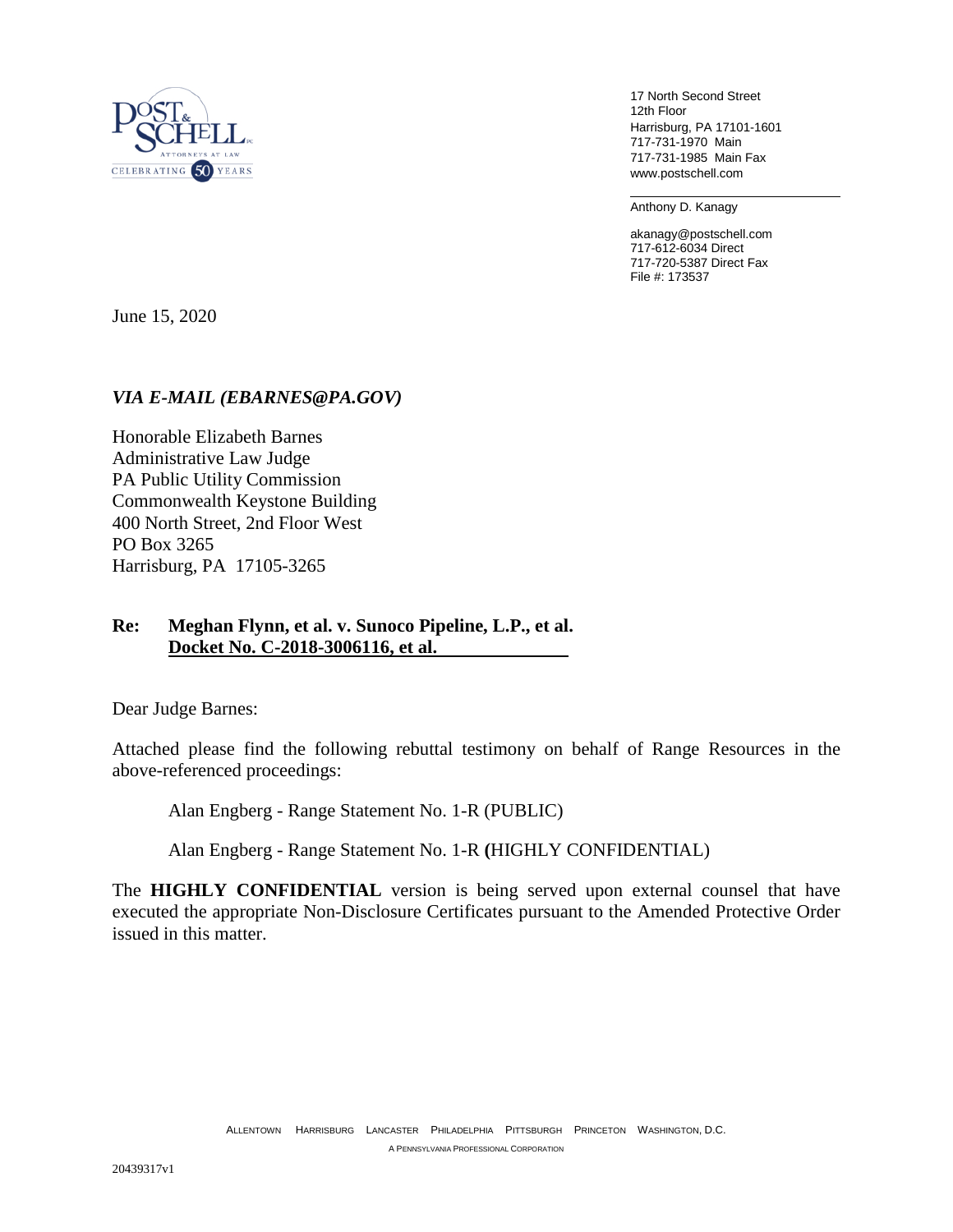Honorable Elizabeth Barnes June 15, 2020 Page 2

Respectfully submitted,

rathmy b. Kang

Anthony D. Kanagy

ADK/kls Attachment

cc: Rosemary Chiavetta (*letter and Certificate of Service only*) Certificate of Service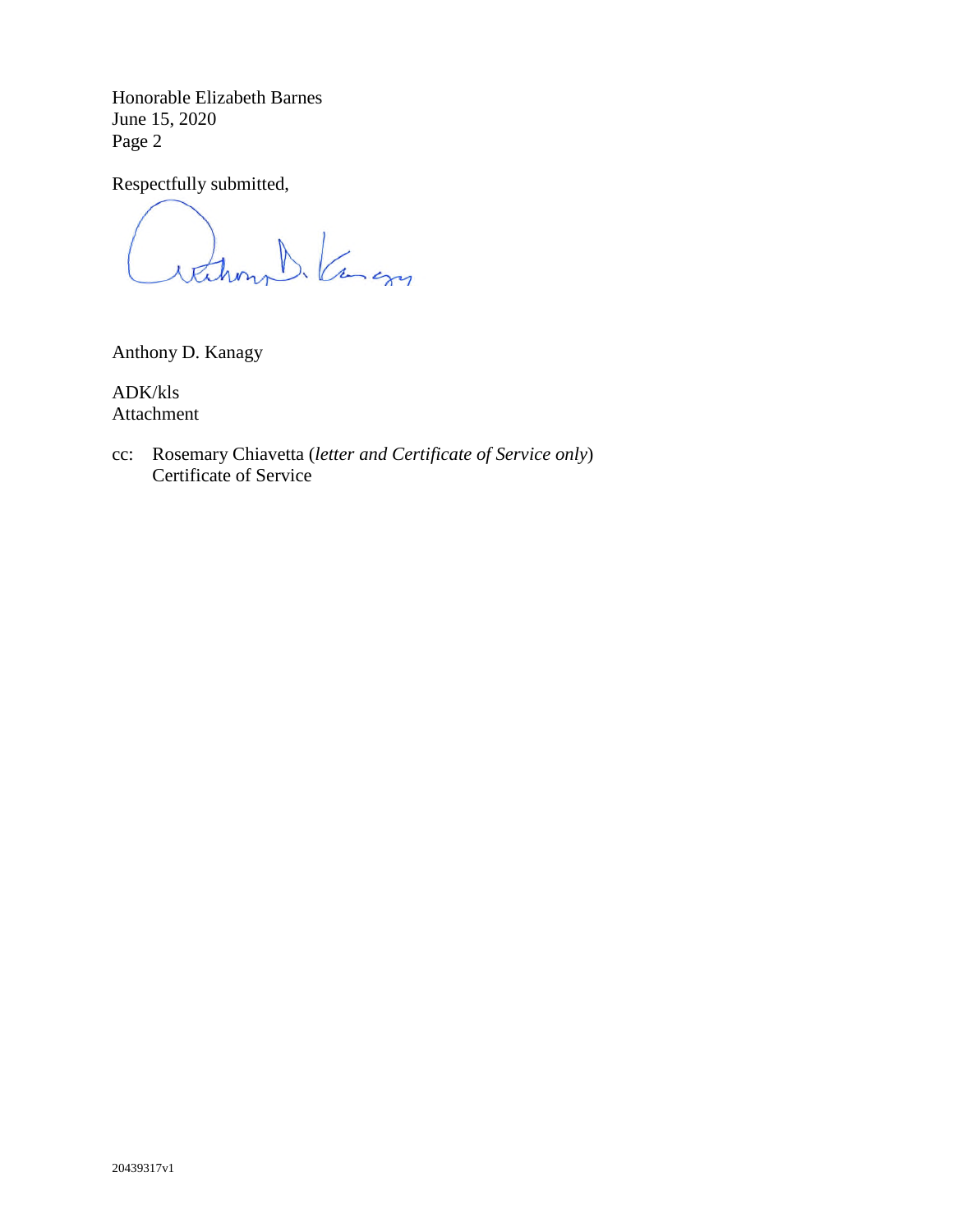#### **CERTIFICATE OF SERVICE**

I hereby certify that a true and correct copy of the foregoing has been served upon the following persons, in the manner indicated, in accordance with the requirements of 52 Pa. Code § 1.54 (relating to service by a participant).

## **VIA SECURE SHAREFILE DOWNLOAD LINK (Highly Confidential Version)**

Michael Bomstein, Esquire Pinnola & Bomstein Land Title Building 100 South Broad Street, Suite 2126 Philadelphia, PA 19110 *Counsel for Complainants* 

Thomas J. Sniscak, Esquire Kevin J. McKeon, Esquire Whitney E. Snyder, Esquire Hawke McKeon and Sniscak LLP 100 N. Tenth Street Harrisburg, PA 17101 *Counsel for Sunoco Pipeline L.P.* 

Rich Raiders, Esquire Raiders Law 321 East Main Street Annville, PA 17003 *Counsel for Andover Homeowners' Association, Inc.*

Vincent M. Pompo, Esquire Alex J. Baumler, Esquire Lamb McErlane, PC 24 East Market Street Box 565 West Chester, PA 19381-0565 *Counsel for Intervenor West Whiteland Twp.* 

James R. Flandreau, Esquire Paul, Flandreau & Berger, LLP 320 West Front Street Media, PA 19063 *Counsel for Intervenor Middletown Township* Diana A. Silva, Esquire Robert D. Fox, Esquire Neil S. Witkes, Esquire Manko Gold Katcher & Fox LLP 401 City Ave, Suite 901 Bala Cynwyd, PA 19004 *Counsel for Sunoco Pipeline L.P.* 

Joel L. Frank, Esquire Guy A. Donatelli, Esquire Alex J. Baumler, Esquire Lamb McErlane, P.C. 24 East Market Street P.O. Box 565 West Chester, PA 19381 *Counsel for Intervenor Downingtown Area School District, Intervenor Rose Tree Media School District, and Intervenor Senator Thomas H. Killion*

Margaret A. Morris, Esquire Reger Rizzo & Darnall LLP Cira Centre,  $13<sup>th</sup>$  Floor 2929 Arch Street Philadelphia, PA 19104 *Counsel for Intervenors East Goshen Twp., and the County of Chester* 

Kelly S. Sullivan, Esquire James J. Byrne, Esquire McNichol Byrne & Matlawski PC 1223 North Providence Road Media, PA 19063 *Counsel for Intervenor Thornbury Township*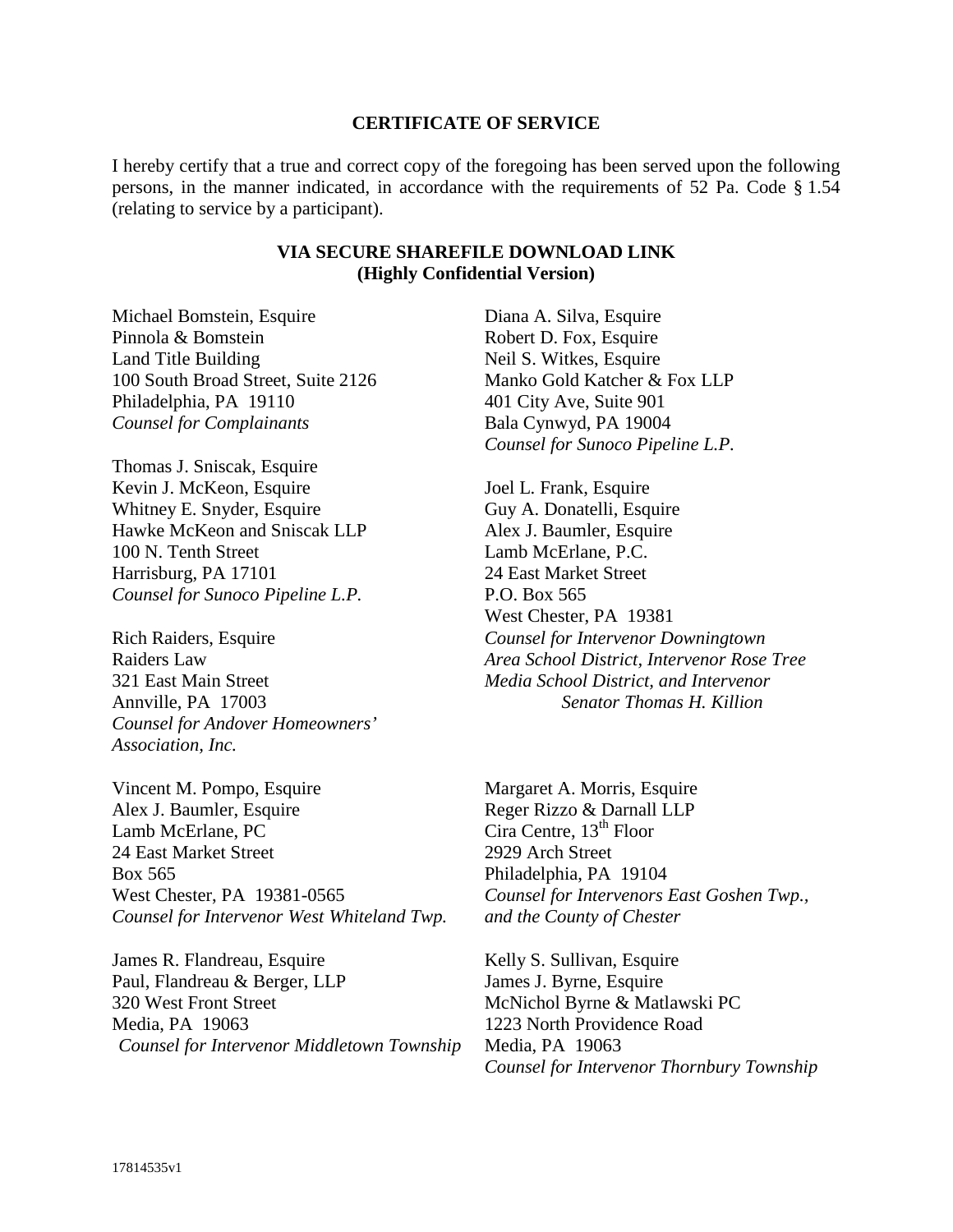Michael P. Pierce, Esquire Pierce & Hughes, P.C. 17 Veterans Square P.O. Box 604 Media, PA 19063 *Counsel for Intervenor Edgmont Township* James C. Dalton, Esquire Daniel LePera, Esquire Unruh, Turner, Burke & Frees, P.C. P.O. Box 515 West Chester, PA 19381-0515 *Counsel for Intervenor West Chester Area School District, Chester County, PA*

## **VIA E-MAIL (Public Version)**

Leah Rotenberg, Esquire Mays, Connard & Rotenberg, LLP 1235 Penn Avenue, Suite 202 Wyomissing, PA 19610 *Counsel for Intervenor Twin Valley School District*

Mark L. Freed, Esquire Curtin & Heefner, LLP 2005 South Easton Road, Suite 100 Doylestown, PA 18901 *Counsel for Intervenor Uwchlan Township*

Thomas Casey 1113 Windsor Drive West Chester, PA 19380 *Pro Se Intervenor* 

Josh Maxwell Mayor of Downingtown 4 West Lancaster Avenue Downingtown, PA 19335 *Pro Se Intervenor*

Rebecca Britton 211 Andover Drive Exton, PA 19341 *Pro Se Complainant*  Michael L. Swindler, Deputy Chief Prosecutor Stephanie M. Wimer, Senior Prosecutor PUC-Bureau of Investigation & Enforcement P.O. Box 3265 Harrisburg, PA 17105-3265 *Counsel for Intervenor I&E*

Patricia S. Biswanger, Esquire 217 North Monroe Street Media, PA 19073 *Counsel for Intervenor Delaware County* 

Michael Maddren, Esquire Office of the Solicitor County of Delaware Government Center Building 201 West Front Street Media, PA 19063 *Counsel for Intervenor Delaware County* 

Virginia Marcielle-Kerslake 103 Shoen Road Exton, PA 19341 *Pro Se Intervenor*